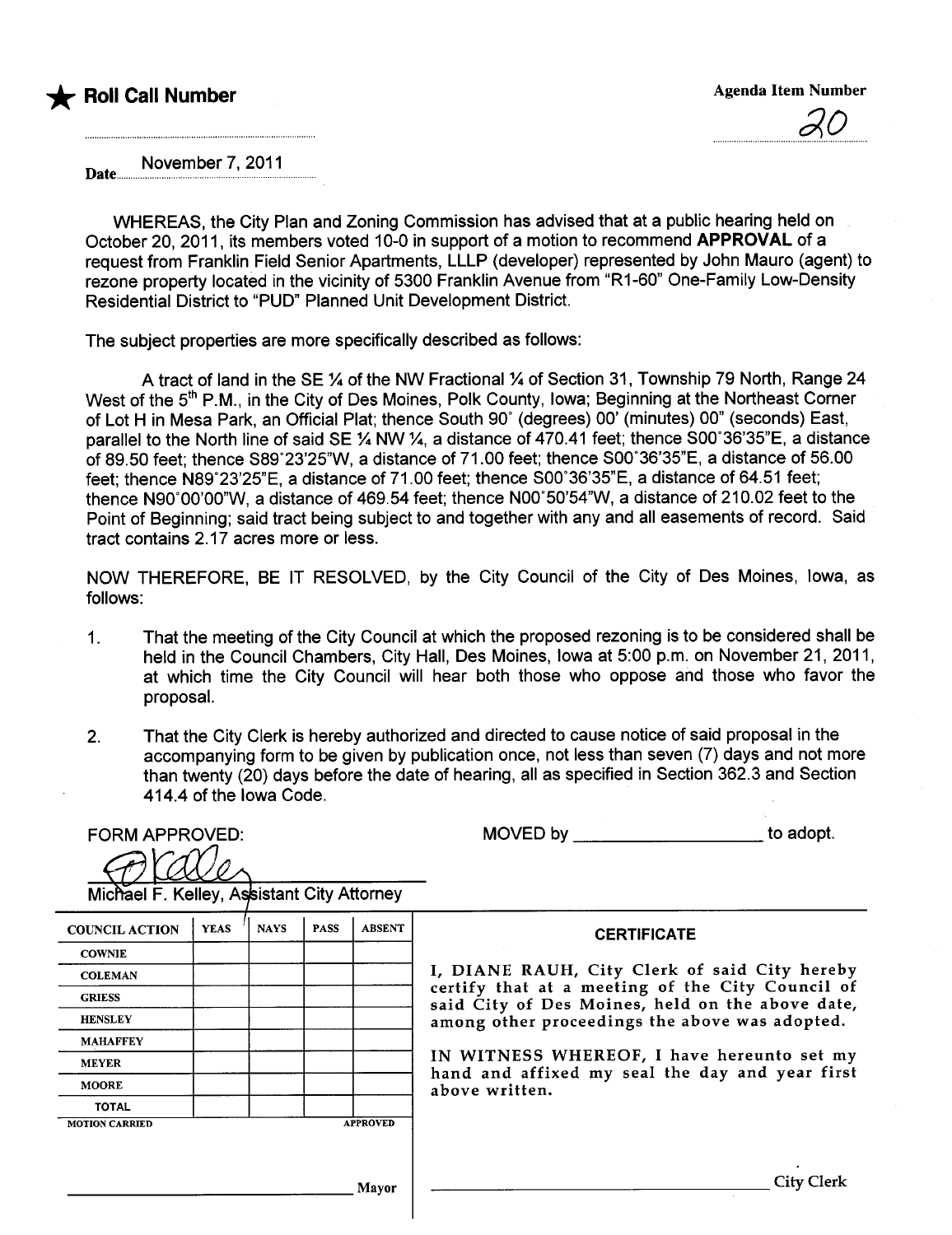| Request from Franklin Field Senior Apartments, LLLP (developer) represented by John |                                                                                   |          |                                                                                                                                                                                                                                                                                                                                                                                 |  |                  |                      |               | File # |              |  |
|-------------------------------------------------------------------------------------|-----------------------------------------------------------------------------------|----------|---------------------------------------------------------------------------------------------------------------------------------------------------------------------------------------------------------------------------------------------------------------------------------------------------------------------------------------------------------------------------------|--|------------------|----------------------|---------------|--------|--------------|--|
| property is owned by the City of Des Moines.                                        | Mauro (agent) to rezone the property located at 5300 Franklin Avenue. The subject |          |                                                                                                                                                                                                                                                                                                                                                                                 |  |                  |                      | ZON2011-00176 |        |              |  |
| <b>Description</b><br>of Action                                                     | and                                                                               |          | Review and approval to rezone the property from "R1-60" One-Family Low-Density<br>Residential District to "PUD" Planned Unit Development District.<br>Approve a "PUD" Conceptual Plan for Franklin Field Senior Apartments allowing<br>redevelopment of a portion of excess Glendale Cemetery for development of a 40-unit<br>multiple-family senior living apartment building. |  |                  |                      |               |        |              |  |
| 2020 Community<br><b>Character Plan</b>                                             |                                                                                   |          | Low-Density Residential                                                                                                                                                                                                                                                                                                                                                         |  |                  |                      |               |        |              |  |
| Horizon 2035<br><b>Transportation Plan</b>                                          |                                                                                   |          | No Planned Improvements                                                                                                                                                                                                                                                                                                                                                         |  |                  |                      |               |        |              |  |
| <b>Current Zoning District</b>                                                      |                                                                                   |          | "R1-60" One-Family Low-Density Residential District                                                                                                                                                                                                                                                                                                                             |  |                  |                      |               |        |              |  |
| <b>Proposed Zoning District</b>                                                     |                                                                                   |          | "PUD" Planned Unit Development District                                                                                                                                                                                                                                                                                                                                         |  |                  |                      |               |        |              |  |
| <b>Consent Card Responses</b>                                                       |                                                                                   |          | In Favor                                                                                                                                                                                                                                                                                                                                                                        |  | Not In Favor     |                      | Undetermined  |        | % Opposition |  |
| Inside Area                                                                         |                                                                                   |          |                                                                                                                                                                                                                                                                                                                                                                                 |  |                  | 3                    |               |        |              |  |
| Outside Area                                                                        |                                                                                   |          | 2                                                                                                                                                                                                                                                                                                                                                                               |  |                  |                      |               |        |              |  |
| <b>Plan and Zoning</b><br><b>Commission Action</b><br>Denial                        |                                                                                   | Approval | $10-0$                                                                                                                                                                                                                                                                                                                                                                          |  |                  | Required 6/7 Vote of |               | Yes    |              |  |
|                                                                                     |                                                                                   |          |                                                                                                                                                                                                                                                                                                                                                                                 |  | the City Council |                      | No            |        | x            |  |

 $Z\overline{C}$ 



ZON2011-00176 **SOth PI** ũ **Seth** Allison Ave  $52-3$ ū  $\frac{1}{2}$  $5181$ Franklin Ave 55th St  $56th$  St **THEREAS**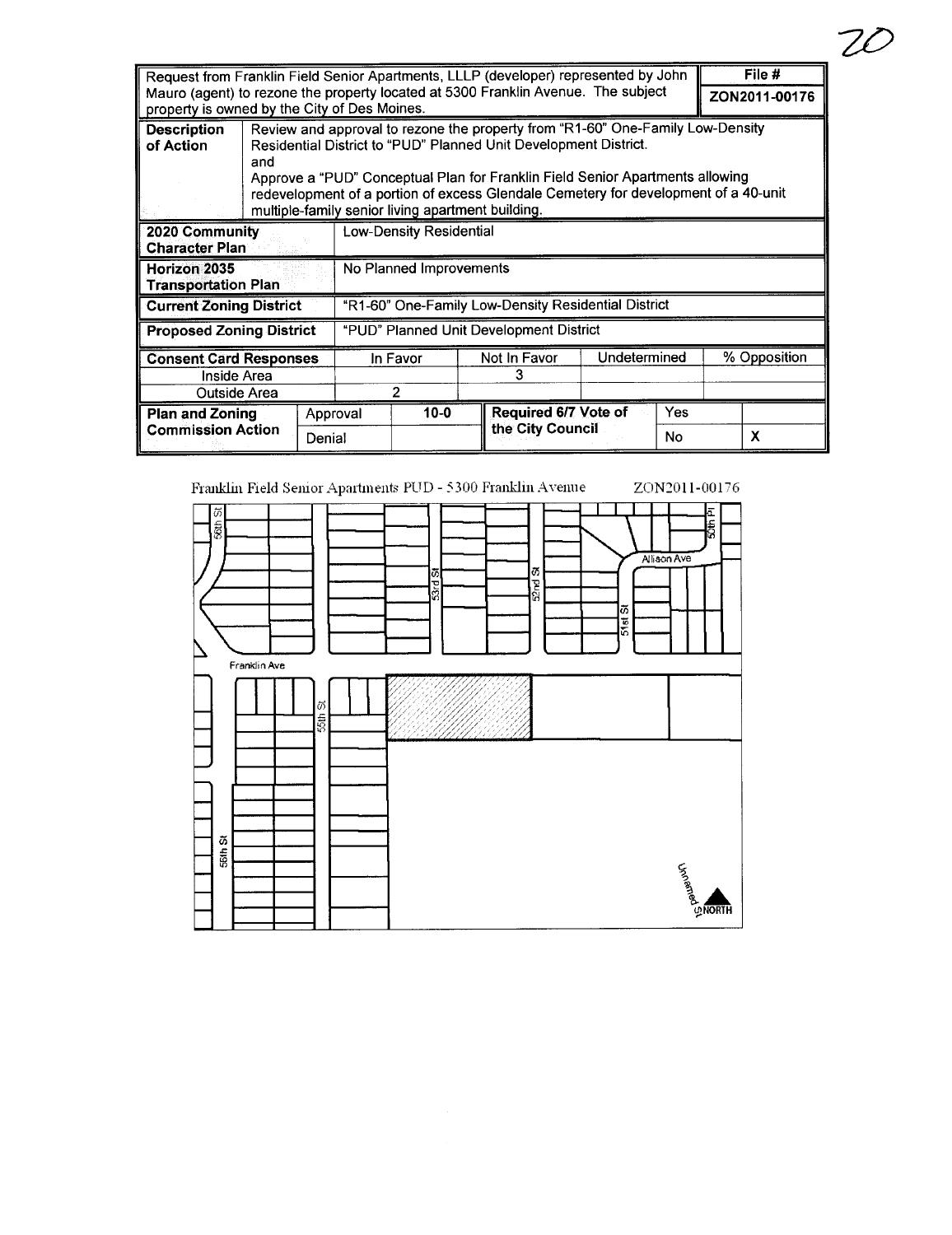

ZON2011-00176

Franklin Field Senior Apartments PUD - 5300 Franklin Avenue

 $Z\overline{O}$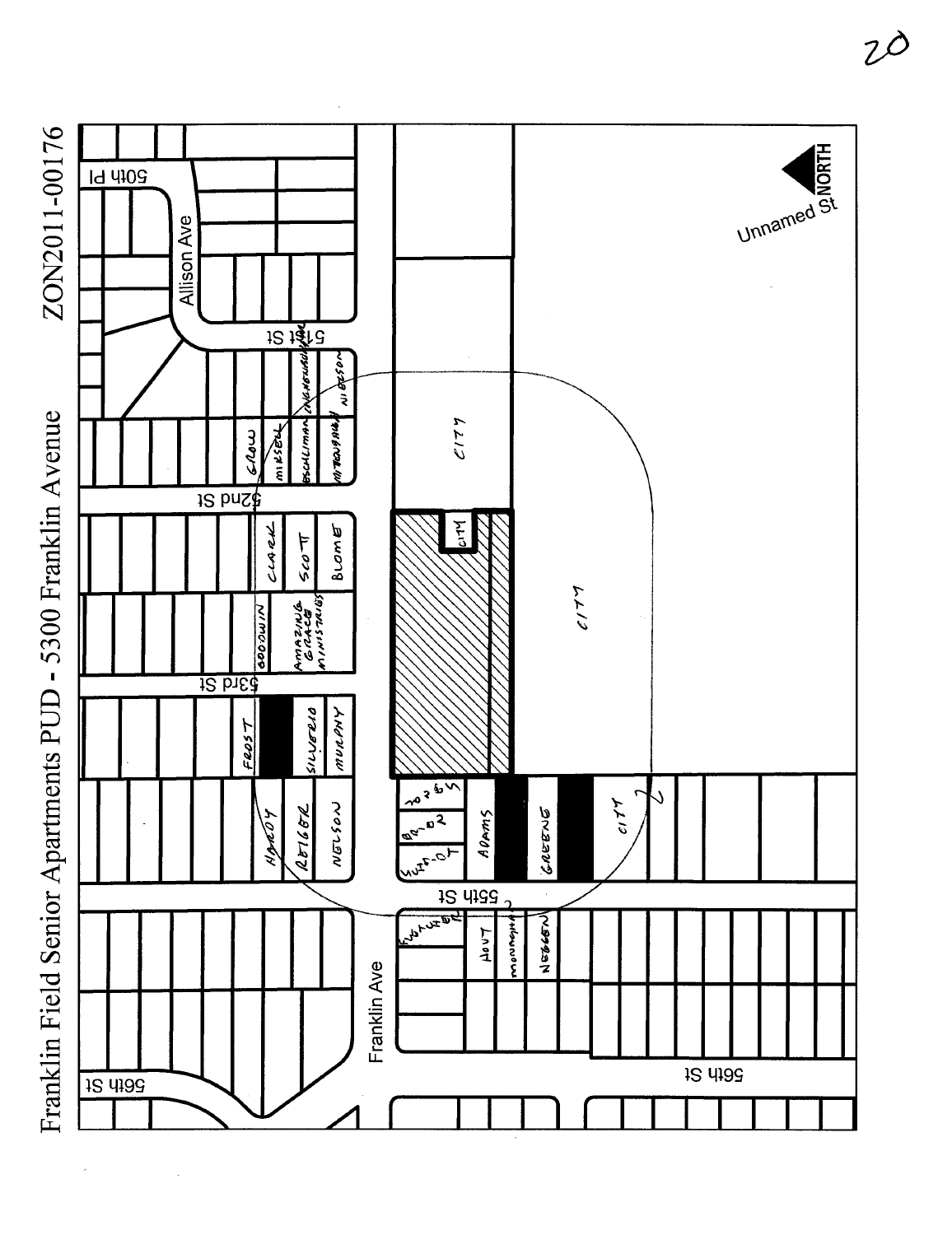Date

October 27, 2011 **Agency 2011** Agenda Item  $\partial O$ 

 $\text{Roll} \#$ 

Honorable Mayor and City Council City of Des Moines, Iowa

Members:

Communication from the City Plan and Zoning Commission advising that at their meeting held October 20,2011, the following action was taken:

# COMMISSION RECOMMENDATION:

After public hearing, the members voted 10-0 as follows:

| <b>Commission Action:</b> | Yes | <b>Nays</b> | Pass | Absent |
|---------------------------|-----|-------------|------|--------|
| JoAnne Corigliano         | X   |             |      |        |
| <b>Shirley Daniels</b>    |     |             |      | Χ      |
| Jacqueline Easley         | Χ   |             |      |        |
| <b>Tim Fitzgerald</b>     | Χ   |             |      |        |
| Dann Flaherty             |     |             |      | X      |
| John "Jack" Hilmes        | X   |             |      |        |
| Joel Huston               |     |             |      | Χ      |
| <b>Ted Irvine</b>         | X   |             |      |        |
| Greg Jones                | X   |             |      |        |
| <b>William Page</b>       | Χ   |             |      |        |
| <b>Christine Pardee</b>   | Χ   |             |      |        |
| <b>Mike Simonson</b>      | Χ   |             |      |        |
| <b>Kent Sovern</b>        |     |             |      | Х      |
| <b>CJ Stephens</b>        | Χ   |             |      |        |

APPROVAL of a motion to find the property in the vicinity of 5300 Franklin Avenue not in conformance with Des Moines' 2020 Community Character Plan future land use and Waveland Park Neighborhood Plan.

By separate motion Commissioners recommended 10-0 as follows:

| <b>Commission Action:</b> | Yes | <b>Nays</b> | Pass | Absent |
|---------------------------|-----|-------------|------|--------|
| JoAnne Corigliano         | Χ   |             |      |        |
| <b>Shirley Daniels</b>    |     |             |      | X      |
| Jacqueline Easley         | X   |             |      |        |
| <b>Tim Fitzgerald</b>     | Χ   |             |      |        |
| Dann Flaherty             |     |             |      | Х      |
| John "Jack" Hilmes        | X   |             |      |        |
| <b>Joel Huston</b>        |     |             |      | Χ      |
| <b>Ted Irvine</b>         | Х   |             |      |        |
| Greg Jones                | X   |             |      |        |
| <b>William Page</b>       | Χ   |             |      |        |
| <b>Christine Pardee</b>   | X   |             |      |        |
| Mike Simonson             | X   |             |      |        |
| <b>Kent Sovern</b>        |     |             |      | Χ      |
|                           |     |             |      |        |



ARMORY BUILDING<br>602 ROBERT D. RAY DRIVE DES MOINES, IOWA 50309-1881 (515) 283-4182

> ALL-AMERICA CITY 1949,1976,1981 2003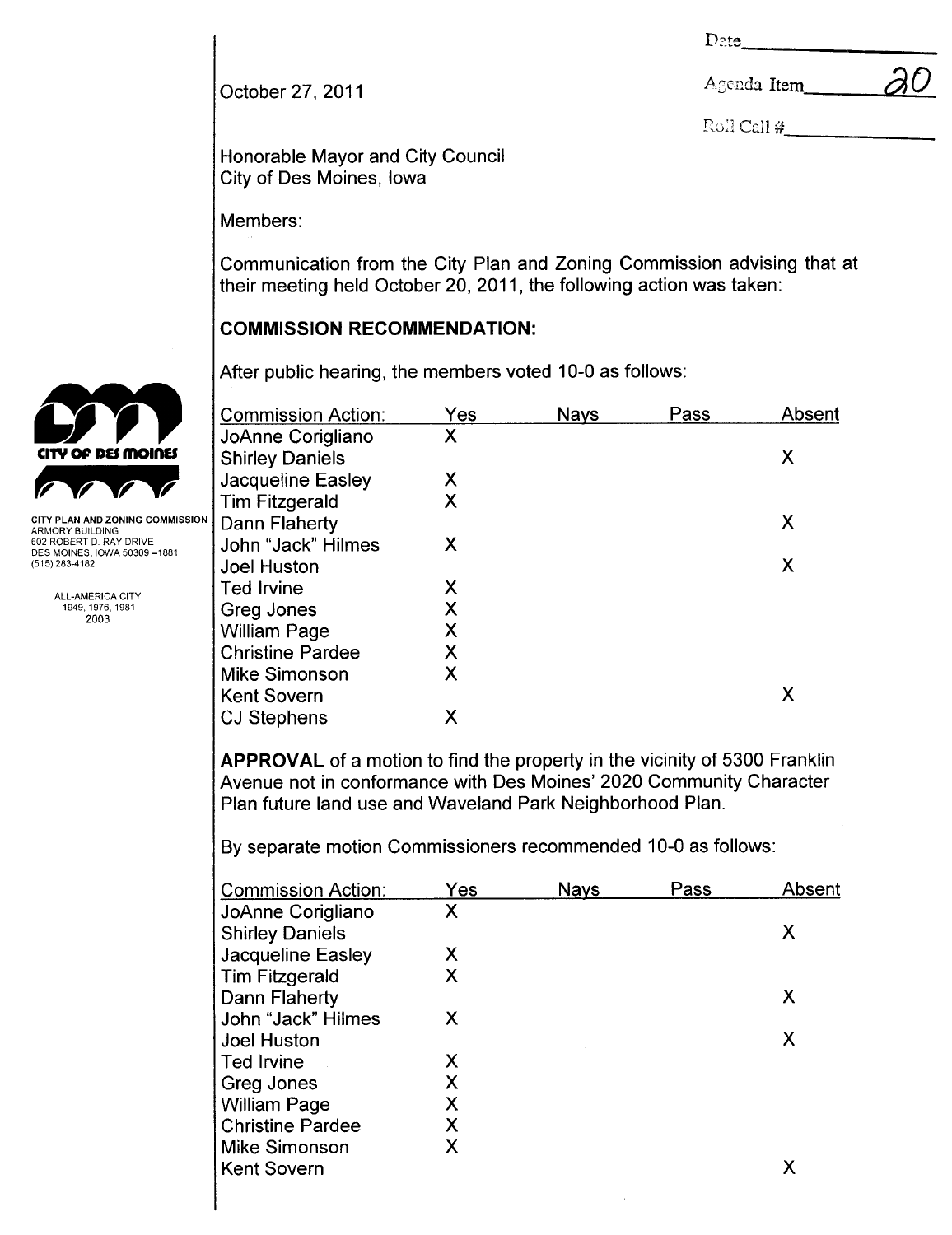CJ Stephens x

APPROVAL of Part B) the requested amendment to the Des Moines' 2020 Community Character Plan and the Waveland Park Neighborhood Plan to revise the existing future land use designation from Park/Open Space to High Density Residential; and approval of Part C) a request from Franklin Field Senior Apartments, LLLP (developer) represented by John Mauro (agent), City of Des Moines (owner) to rezone the property located at 5300 Franklin Avenue from "R1-60" One-Family Low-Density Residential District to "PUD" Planned Unit Development District.

| <b>Commission Action:</b> | Yes | <b>Nays</b> | Pass | Absent |
|---------------------------|-----|-------------|------|--------|
| JoAnne Corigliano         | Χ   |             |      |        |
| <b>Shirley Daniels</b>    |     |             |      | Χ      |
| Jacqueline Easley         | Χ   |             |      |        |
| <b>Tim Fitzgerald</b>     | Χ   |             |      |        |
| Dann Flaherty             |     |             |      | Χ      |
| John "Jack" Hilmes        | Х   |             |      |        |
| <b>Joel Huston</b>        |     |             |      | Χ      |
| <b>Ted Irvine</b>         | Х   |             |      |        |
| Greg Jones                | Χ   |             |      |        |
| <b>William Page</b>       | Χ   |             |      |        |
| <b>Christine Pardee</b>   | Χ   |             |      |        |
| <b>Mike Simonson</b>      | Χ   |             |      |        |
| <b>Kent Sovern</b>        |     |             |      | X      |
| <b>CJ Stephens</b>        | Х   |             |      |        |

By separate motion Commissioners recommended 10-0 as follows:

APPROVAL of Part D) a "PUD" Conceptual Plan for Franklin Field Senior Apartments allowing redevelopment of a portion of excess Glendale Cemetery for development of a 40-unit multiple-family senior living apartment building subject to the following conditions:

- 1. Compliance with all administrative review comments of the Conceptual Plan.
- 2. Incorporation of all conditions of the conveyance of the excess park land by the City Council as additional special notes.
- 3. Reference in the PUD Standards narrative that requires compliance with all Tree Protection and Mitigation Ordinances as part of any development.
- 4. Reference in the PUD Standards narrative that requires compliance with all storm water management policies as part of any development.
- 5. Reference in the PUD Standards narrative that any grading of the property is subject to a Development Plan and shall meet all water quality and soil erosion/protection requirements.
- 6. Provision of a discussion in the general development concept narrative of how stormwater management, soil protection, and access to necessary utilities will generally be provided with the proposed development.
- 7. Reference in the PUD standards narrative of the requirements for landscaping, with those applied to "R-4" Districts as a minimum.
- 8. Relocation of the proposed overstory trees along the north side of the building to within the Franklin Avenue right-of-way, with a note that any Development Plan wil consider the street trees in the context of existing underground and aerial utilities and the final location may of the proposed trees may be shifted further south into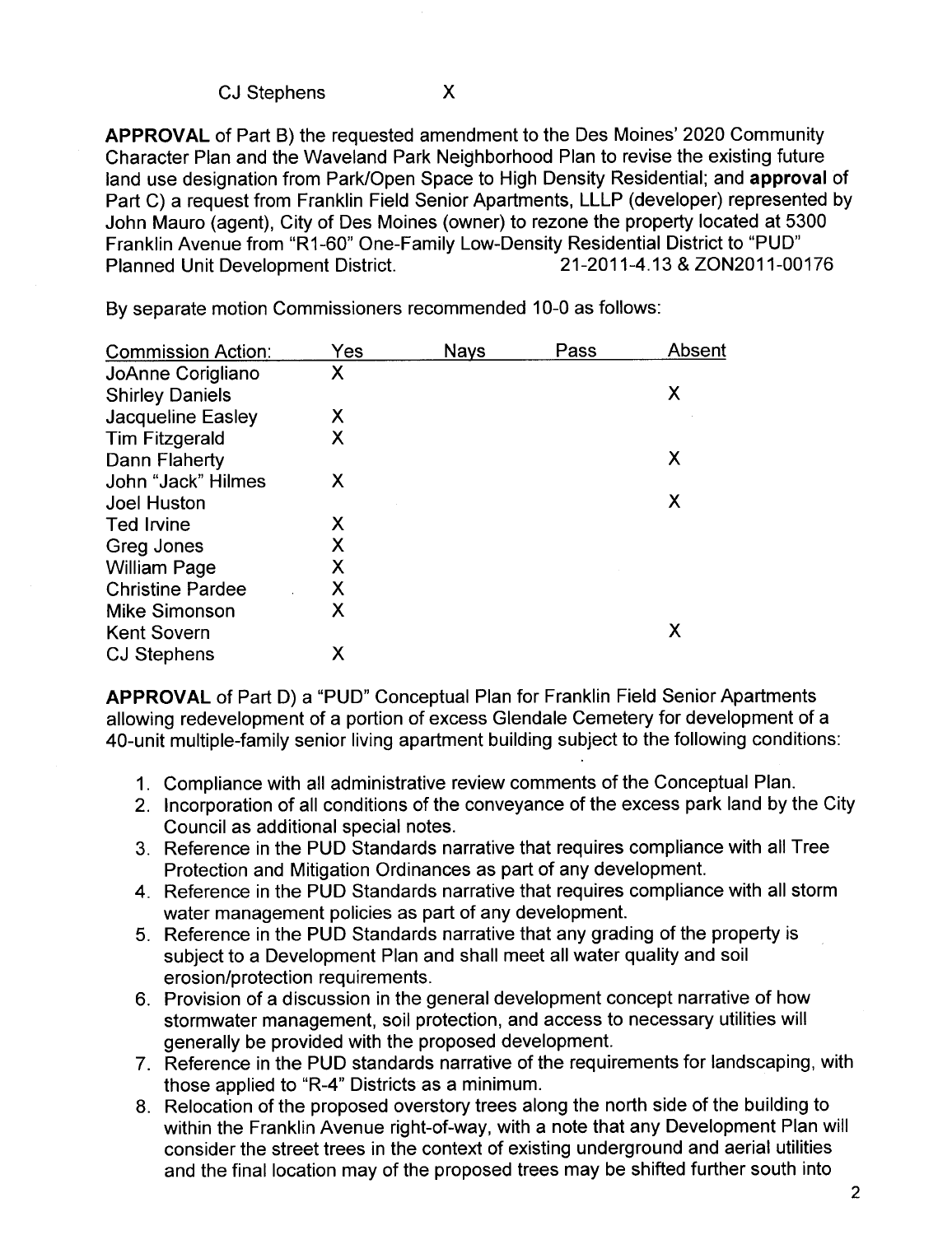the site based on a review and still be found in conformance with this Conceptual Plan.

- 9. Provision of minimum off-street parking requirements for senior living in the PUD standards narrative.
- 10. Provision of a pedestrian connection on the west side of the proposed building to the public sidewalk along Franklin Avenue.
- 11. Provision of bulk standards in the PUD standards narrative to reflect a principle building setback at 30 feet along the entire perimeter of the PUD with minimum setbacks for paving and accessory structures set at 30-feet on the north and 10-feet along the east, west and south boundaries with exclusion for the maneuvering turnaround for fire apparatus and access for Parks maintenance vehicles.
- 12. Provision of bulk standards for a minimum building height of 50 feet and minimum number of signs and sign area to reflect the proposed monument sign.
- 13. Reference compliance with design guidelines for multiple-family residential contained in the Site Plan Ordinance.
- 14. Provision of minimum design guidelines in the PUD standards that are reflective of the proposed elevations, with additional standards for fencing and screening of meters and mechanical equipment.
- 15. Revision of the plan view sheet to incorporate a screen fence along the western boundary.
- 16. Revision of the architectural elevations to show screening of meters on the west elevations.
- 17. Revision to add detailed typical elevations for lighting and fencing to the detail elevation sheet.

Written Responses

- 2 In Favor
- 3 In Opposition

## STAFF RECOMMENDATION TO THE P&Z COMMISSION

Part A) Staff recommends that the requested rezoning with conditions be found not in conformance with the Des Moines' 2020 Community Character Plan future land use and Waveland Park Neighborhood Plan.

Part B) Staff recommends approval of an amendment to the Des Moines' 2020 Community Character Plan and the Waveland Park Neighborhood Plan to revise the existing future land use designation from Park/Open Space to High Density ResidentiaL.

Part C) Staff recommends approval of the requested rezoning from "R1-60" to "PUD".

Part D) Staff recommends approval of the submitted PUD Conceptual Plan for Franklin Field Senior Apartments subject to the following revisions:

- 1. Compliance with all administrative review comments of the Conceptual Plan.
- 2. Incorporation of all conditions of the conveyance of the excess park land by the City Council as additional special notes.
- 3. Reference in the PUD Standards narrative that requires compliance with all Tree Protection and Mitigation Ordinances as part of any development.
- 4. Reference in the PUD Standards narrative that requires compliance with all storm water management policies as part of any development.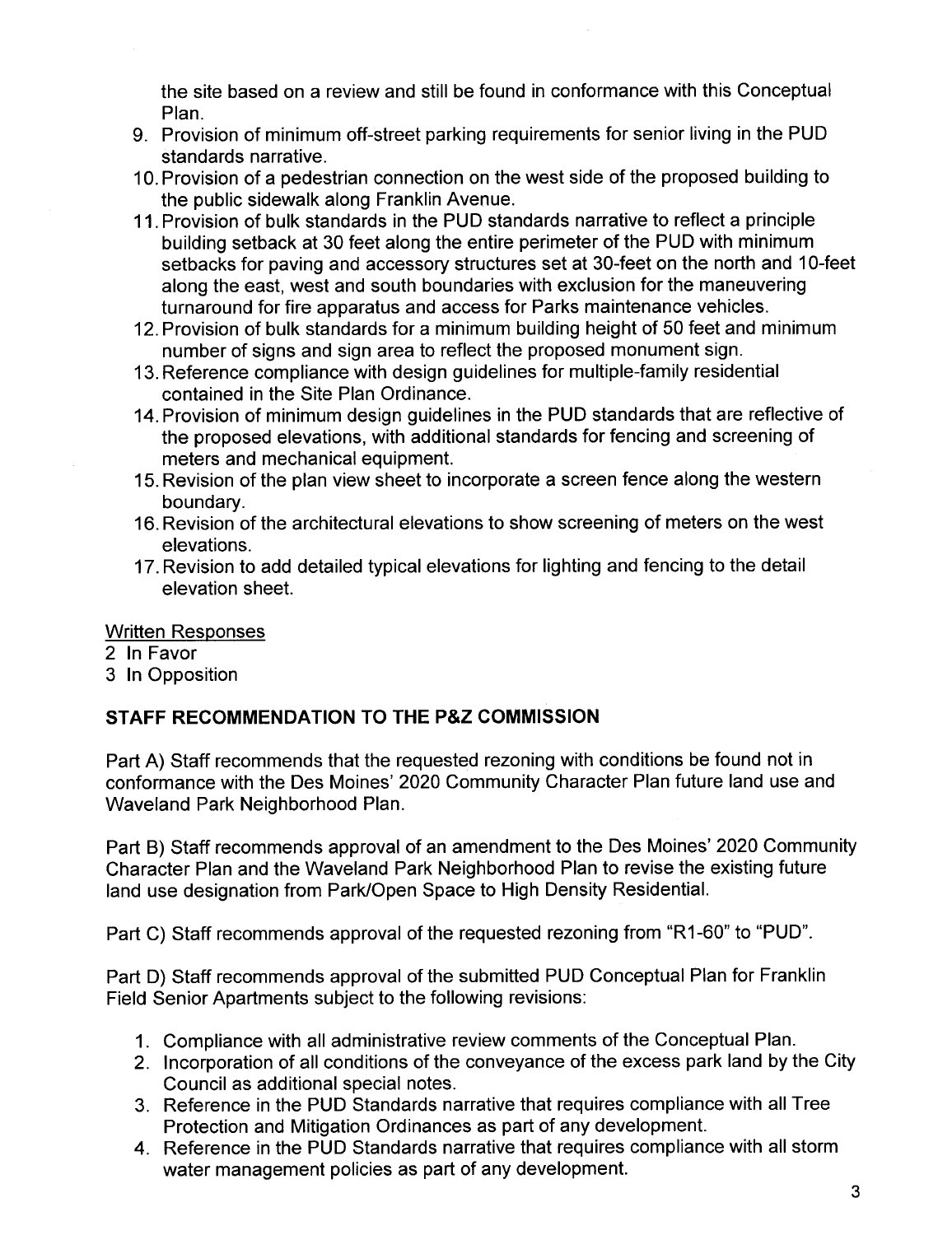- 5. Reference in the PUD Standards narrative that any grading of the property is subject to a Development Plan and shall meet all water quality and soil erosion/protection requirements.
- 6. Provision of a discussion in the general development concept narrative of how stormwater management, soil protection, and access to necessary utilities will generally be provided with the proposed development.
- 7. Reference in the PUD standards narrative of the requirements for landscaping, with those applied to "R-4" Districts as a minimum.
- 8. Relocation of the proposed overstory trees along the north side of the building to within the Franklin Avenue right-of-way, with a note that any Development Plan will consider the street trees in the context of existing underground and aerial utilities and the final location may of the proposed trees may be shifted further south into the site based on a review and stil be found in conformance with this Conceptual Plan.
- 9. Provision of minimum off-street parking requirements for senior living in the PUD standards narrative.
- 10. Provision of a pedestrian connection on the west side of the proposed building to the public sidewalk along Franklin Avenue.
- 11. Provision of bulk standards in the PUD standards narrative to reflect a principle building setback at 30 feet along the entire perimeter of the PUD with minimum setbacks for paving and accessory structures set at 30-feet on the north and 10-feet along the east, west and south boundaries with exclusion for the maneuvering turnaround for fire apparatus and access for Parks maintenance vehicles.
- 12. Provision of bulk standards for a minimum building height of 50 feet and minimum number of signs and sign area to reflect the proposed monument sign.
- 13. Reference compliance with design guidelines for multiple-family residential contained in the Site Plan Ordinance.
- 14. Provision of minimum design guidelines in the PUD standards that are reflective of the proposed elevations, with additional standards for fencing and screening of meters and mechanical equipment.
- 15. Revision of the plan view sheet to incorporate a screen fence along the western boundary.
- 16. Revision of the architectural elevations to show screening of meters on the west elevations.
- 17. Revision to add detailed typical elevations for lighting and fencing to the detail elevation sheet.

# **STAFF REPORT**

# i. GENERAL INFORMATION

1. Purpose of Request: The developer proposes to purchase excess land from the Glendale Cemetery to redevelop it for 40 units of senior living multiple-family apartments. This includes developing necessary off-street parking and preserving access to adjacent community gardening and pedestrian trails by the public and City Parks and Recreation staff. The community gardening area and the trail shelter pavilion would remain under public ownership and maintenance.

On August 8, 2011 the City Council adopted Ordinance No. 15,033 which vacated 1.76 acres of the Glendale Cemetery after declaring it excess property on June 13, 2011.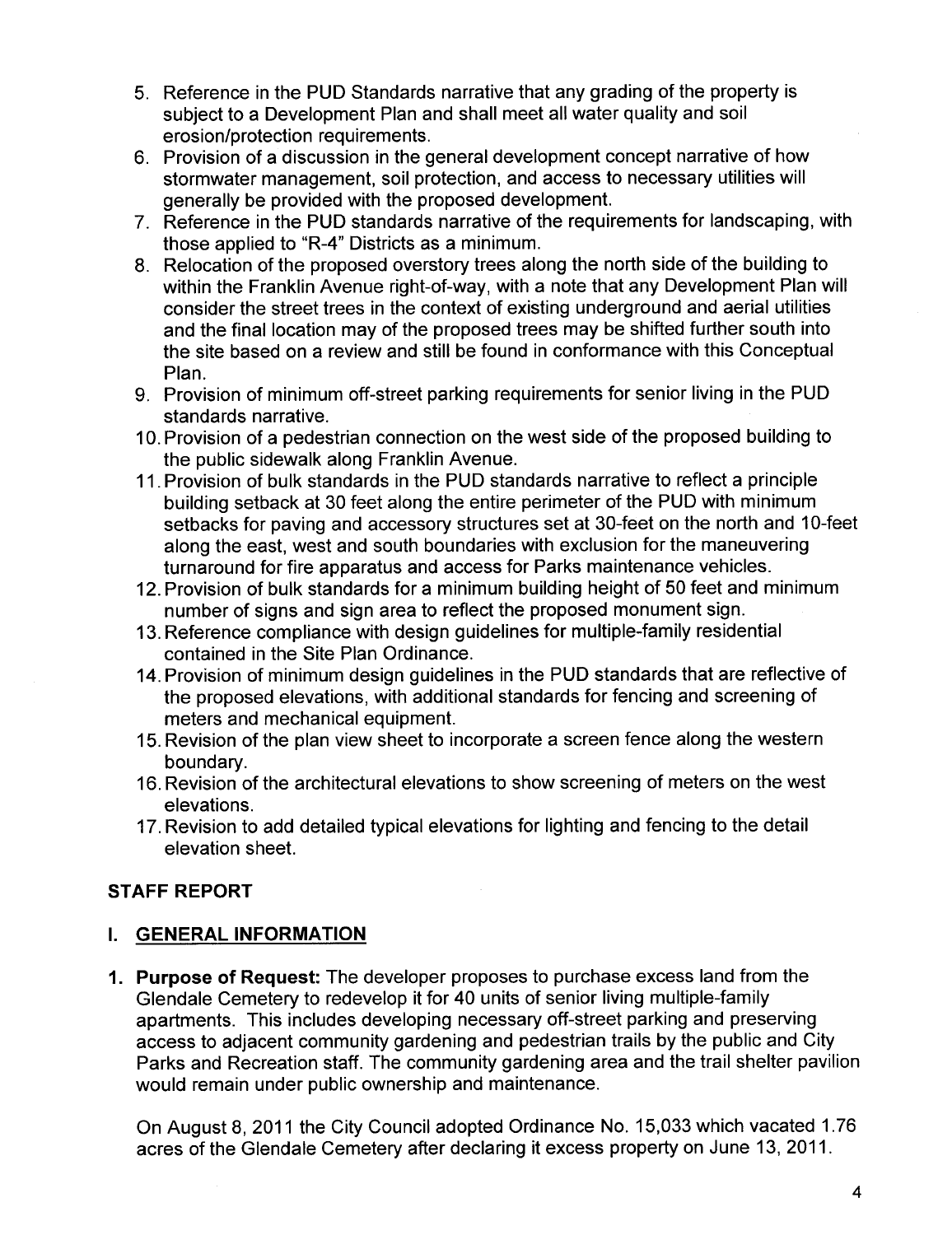On July 25, 2011 the Council entered into a purchase agreement with the applicant to convey the property subject to the following conditions:

- A) Reservation of easement for public utilities including the existing waterline servicing the community gardens, and easement for City and public vehicular and pedestrian use and parking upon the Property;
- B) Restriction on usage to development of senior housing project as proposed by the buyer;
- C) Inclusion of the Park and Recreation Board in the site plan process to address concerns regarding proposed usage and its impact on adjacent City land uses and the visual impact from adjacent City land and Franklin Avenue;
- D) Development of the property to include a landscaping plan presented to and reviewed by City Parks Department staff and the City's community gardening coordinator to assure that the community gardens in the vicinity of the property are protected and not negatively impacted, arid conformance to the City tree mitigation ordinance and any additional requirements set forth in the City's tree mitigation policy; and
- E) Buyer's protection of the park shelter, trail, adult exercise equipment and Community garden property in the vicinity of the property during the construction process through the use of siltation fencing and other measures to control runoff and damage from construction equipment and materials.
- 2. Size of Site: 94,722 square feet (2.17 acres).
- 3. Existing Zoning (site): "R1-60" One-Family Low-Density Residential District.
- 4. Existing Land Use (site): Paved off-street parking, community gardening, a pavilion shelter, and a recreational trail.
- 5. Adjacent Land Use and Zoning:

North - "R1-60". Uses are Amazing Grace Church and single-family dwellings.

South - "R1-60", Use is the Glendale Cemetery and recreational trail.

East - "R1-60", Use is the Northwest Community Center and the Franklin Avenue branch of the Public Library.

 $West - "R1-60"$ , Uses are single-family dwellings.

- 6. General Neighborhood/Area Land Uses: The subject property is located along a traffic collector in an area transitioning from single-family residential neighborhood to a mixed use area with higher density residential use, neighborhood commercial uses, and other civic uses such as churches, a library, cemeteries, and a community center.
- 7. Applicable Recognized Neighborhood(s): Waveland Park Neighborhood Association, Merle Hay Neighborhood Association, and Beaverdale Neighborhood Associations. It should be noted that the former two neighborhoods have officially supported the development proposal with the Beaverdale Neighborhood Association taking an official position against the proposal.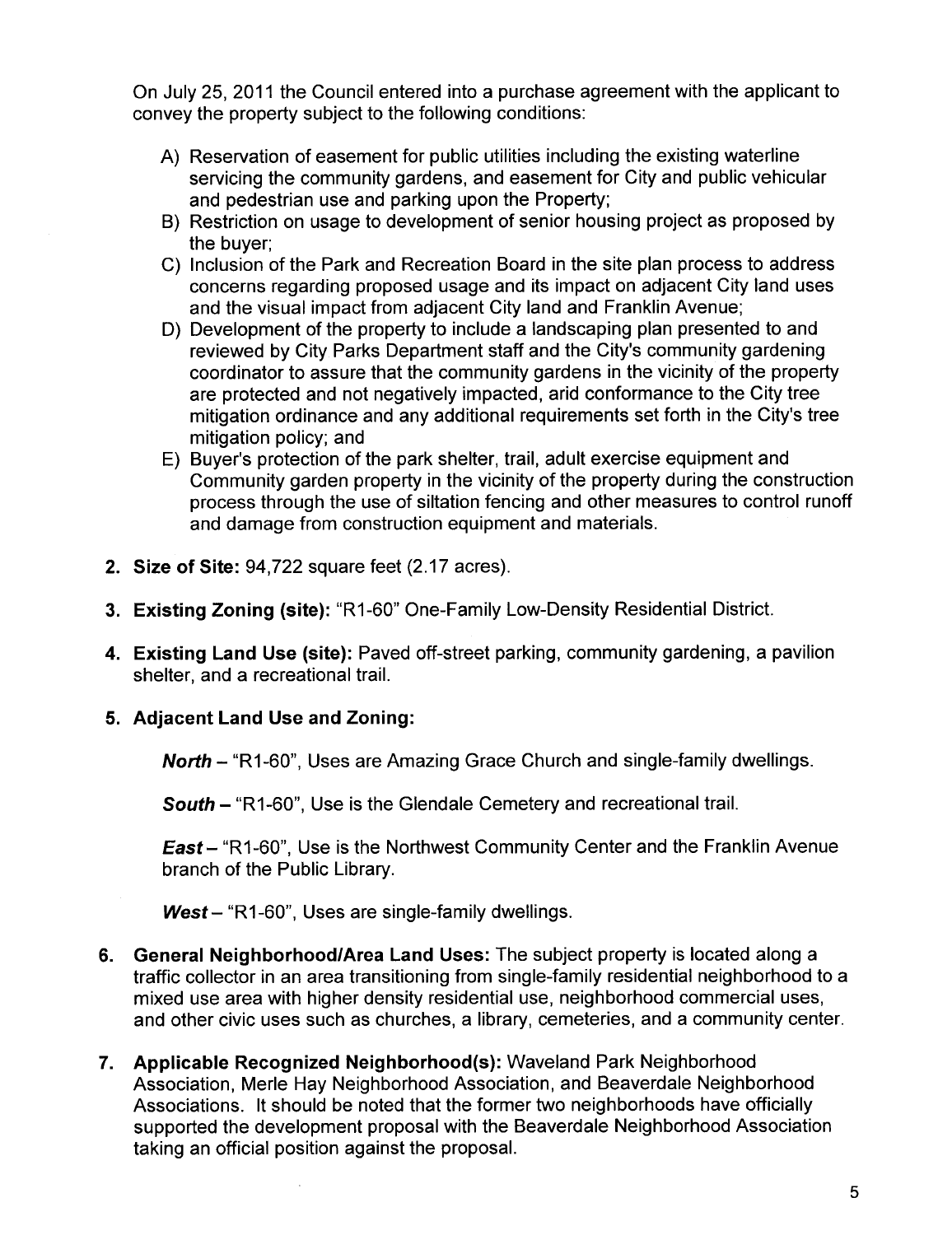- 8. Relevant Zoning History: N/A.
- 9. 2020 Community Character Land Use Plan Designation: Park/Open Space. This is the same designation within the Waveland Park Neighborhood Plan.
- 10. Applicable Regulations: The Commission reviews all proposals to amend zoning regulations or zoning district boundaries within the City of Des Moines. Such amendments must be in conformance with the comprehensive plan for the City and designed to meet the criteria in §414.3 of the Iowa Code. The Commission may recommend that certain conditions be applied to the subject property if the property owner agrees in writing, prior to the City Council Hearing. The recommendation of the Commission will be forwarded to the City CounciL.

### **II. ADDITIONAL APPLICABLE INFORMATION**

- 1. Natural Features: There are mature trees along the Franklin Avenue frontage and along the western edge of the subject property. The Conceptual Plan proposes to replace the trees along the north side with new overstory plantings. A statement needs to be added to the Conceptual Plan requiring conformance with the City's Tree Protection and Mitigation Ordinance as part of any development of the property. This was also and condition of the City Council approved purchase agreement.
- 2. Drainage/Grading: The subject property generally slopes downward from north to south. The Conceptual Plan proposes show a stormwater detention basin on the west side of the property which would detain water and then pipe it to the public storm sewer in Franklin Avenue. The proposed site is over an acre in area so the applicant will be required to conform with water quality requirements in designing the storm water management system. A Storm Water Pollution Protection Plan for Iowa Department of Natural Resources will be necessary as well to ensure soil erosion protection. This was also and condition of the City Council approved purchase agreement.
- 3. Utilities: All necessary utilities are available or within a reasonable distance to the subject property. Public storm sewer is located north of the subject property with a manhole intake at two separate locations on the south side of Franklin Avenue. There is also an 8-inch water main available for water and fire protection service on the south side of Franklin Avenue adjoining the property. The developer will be responsible for the extension of sanitary sewer main west to serve the proposed development.
- 4. Landscaping & Buffering: The proposed Conceptual Plan indicates typical landscaping that would be in compliance with minimum standards that are applicable to multiple-family zoning districts. A statement in the general development concept narrative needs to be added to define applicable landscaping requirements. Staff recommends "R-4" District Landscaping Standards as a minimum. There is no screen fencing provided on the Conceptual Plan for properties to the west. This needs to be included in the PUD standards and shown in the elevation sheets.

There are overstory trees proposed spaced approximately 50 feet on center along the northern edge of the property. Normally these would be sought by staff as street tree plantings with some being perimeter lot plan plantings between proposed parking lot and the street. However, in this instance the water main is directly below the area where they would be planted as street trees along the east half of the property. Staff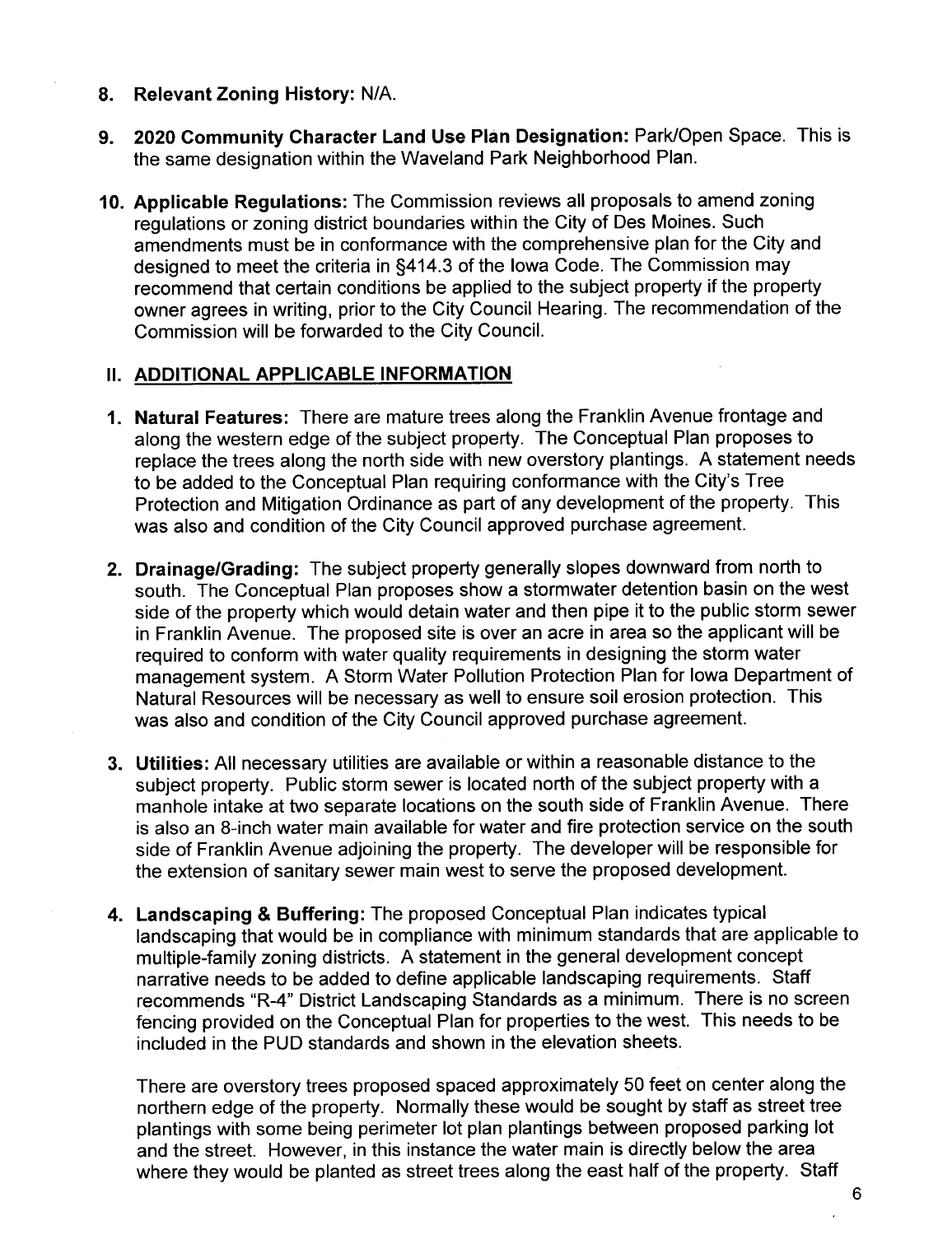recommends that these trees be shown as street trees on the Conceptual Plan at the Zoning stage, and if determined to interfere with the utilities at the time of the development plan review they may be pulled back into the site and still determined as consistent with the Zoning.

5. Access or Parking: Vehicular access to the property is provided from Franklin Avenue on the west side of the proposed apartment building. This also provides service access for Parks and Recreation staff to the public gardens and fire apparatus turnaround. Through access to cross connect to the Northwest Community Center off-street parking is not provided. This is to discourage public access and use of the off-street parking for the apartments. The public will stil have pedestrian access to the gardens by parking in the Northwest Community Center parking lot.

Both the existing public sidewalk on the south side of Franklin Avenue and the pedestrian trail into Glendale Cemetery pass through the proposed development and will be privately owned in some locations. The Conceptual Plan should be revised to reflect public access easements across these existing public pedestrian and bicycle improvements. The shelter pavilion and surrounding land adjacent to the pedestrian trail will actually remain publically held.

The parking lot conceptually shows 51 parking spaces. This is more than one space per dwelling unit and is double the typical standard of one space per two senior living residential units and one per resident manager. This minimum off-street parking standard needs to be added to the PUD standards in the Conceptual Plan.

While pedestrian connections are proposed north and east of the building to the trail, community center and public sidewalk along Franklin Avenue, there is not a connection west of the building. Internal sidewalk west of the building accesses proposed parking there, but does not show a complete connection to the public sidewalk in Franklin Avenue. Staff recommends that the Conceptual Plan be revised to connect the western sidewalk to the public sidewalk along Franklin Avenue.

6. 2020 Community Character Plan: The Des Moines' 2020 Community Character Plan has designated the subject property for park/open space use in anticipation of future cemetery use. The Waveland Park Neighborhood Plan gives it the same designation. However, that plan contemplated that other uses of the subject property space should be explored. The Waveland Park Neighborhood Association has been involved in the process of determining the property as excess land, and has voted to support the development proposal.

Now that the land has been determined as excess by the City Council it is appropriate to consider amending the Plan for the proposed residential density. Because the proposed 40 unit senior residential development is on a collector street and near public uses such as the library, community center, cemetery, and community gardens; staff recommends that the future land use designation in the Des Moines' 2020 Community Character Plan and the Waveland Park Neighborhood Plan be amended to High Density ResidentiaL.

7. Urban Design: The Conceptual Plan provides architectural elevations of the 40-unit apartment building, refuse collection container enclosure, and proposed monument sign. The language of the Plan does not provide a narrative of standards to reflect the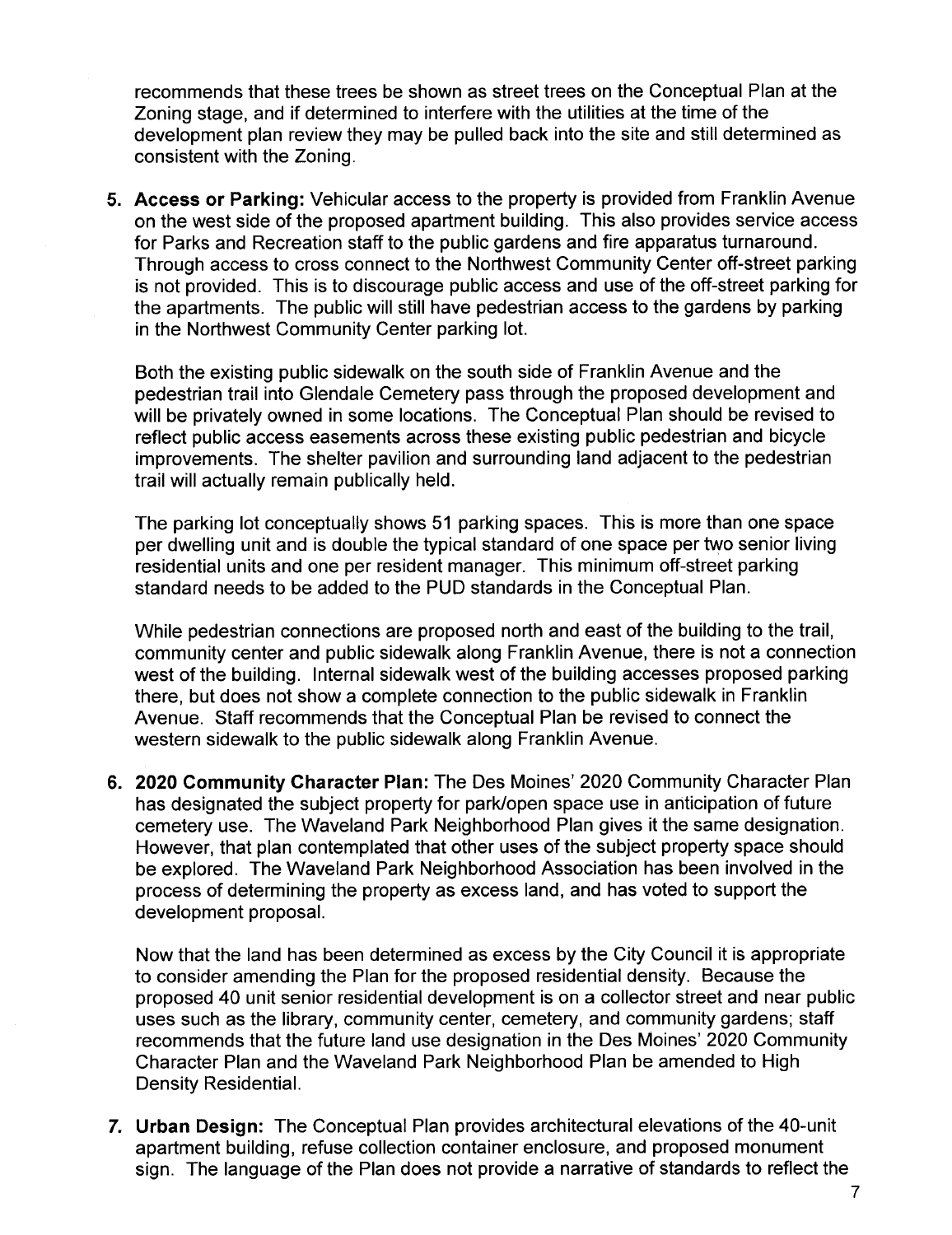proposed design and materials. Staff believes that at a minimum the multiple-family residential design guidelines should be made applicable as part of any administrative PUD Development Plan review. Additionally the Development Plan will need to be reviewed by the Parks and Recreation Board as a condition of the purchase agreement with City Council.

Staff believes that the proposed Conceptual Plan provides for a design with mass, scale, and quality material that would be compatible with the surrounding neighborhood. However, these elements should be reflected in standards stated in the narrative of the Conceptual Plan. The proposed exterior materials for the conceptual design indicate architectural shingles, cement board siding, and brick veneer. Staff recommends that the stated standards require at least 60% of building facades be comprised of brick materiaL.

The Plan does not include screening of utility meters on the west facade and any other mechanical equipment that may be as part of the project. Staff recommends that the narrative and elevations be revised to incorporate screening. The detail elevations also need to be revised to show screen fencing and lighting typicals. The proposed monument sign is not supported by any minimum standards for signage allowance. The PUD standards narrative should include minimum standards to accommodate this signage.

Additionally the Conceptual Plan does not have narrative to reflect bulk standards. The Plan view shows a 30-foot building setback on the north, a 35-foot setback on the south, a 15-foot setback on the east, and a 10-foot setback on the west. Staff believes that the principle building setback should be established at 30 feet along the entire perimeter of the PUD with minimum setbacks for paving and accessory structures of 30-foot on the north and 10-foot along the east, west and south boundaries with exclusion for the maneuvering turnaround for fire apparatus and access for Parks maintenance vehicles.

### SUMMARY OF DISCUSSION

Bert Drost presented the staff report and recommendation.

Tim Fitzqerald asked how far the setback is from Franklin Avenue.

Bert Drost stated that the applicant has proposed a 30 foot setback. If this was zoned "R-3" Multi-family a 30 foot setback to the lot line is what would be required.

Will Paqe referred to a letter received from Robert Gernes and asked if staff would respond to his suggestion and what that would mean. The suggestion is to trade the isolated peninsula of land at the southeast corner south of the shelter for an equal amount of land at the southwest corner. Doing so would connect the shelter directly to the Community Gardens and would simplify and clarify maintenance and ownership issues for both the City and the senior housing management.

Bert Drost stated that at this point the boundaries of the pending sale of the property have already been set by ordinance with City Council. Therefore, it is too late to change those. Public easement will be granted and will achieve a similar result to what Mr. Gernes suggested.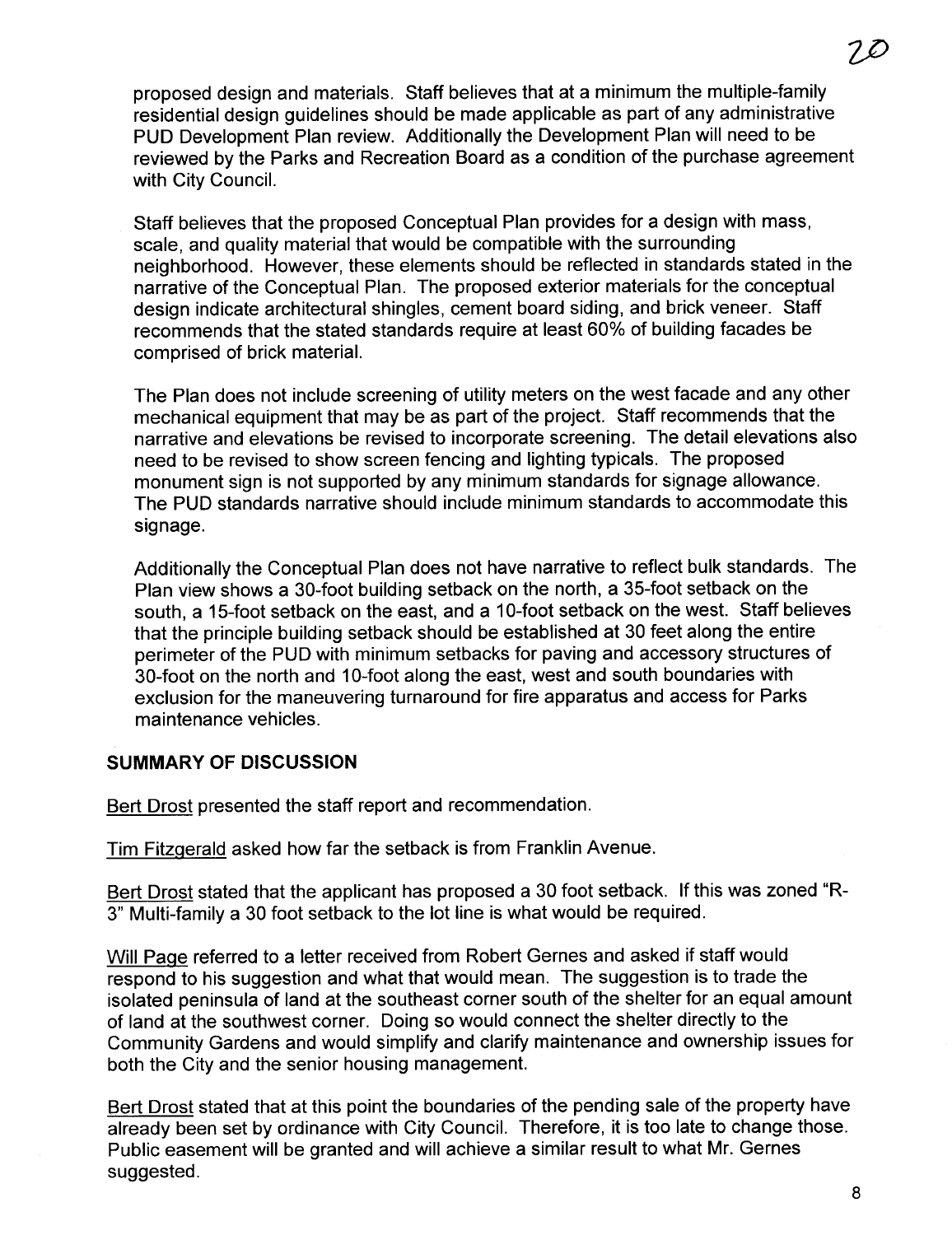CJ Stephens asked because it is not in compliance with the 2020 plan or with the Waveland Neighborhood Plan are they amending their plan.

Bert Drost stated they are not amending the Waveland Park Plan, but the Waveland Park Plan is a component of the 2020 Community Character Plan. The future land use designation is currently Park open space since they did not foresee this project. That is why the rezoning is not in conformance with the current 2020 Community Character Plan.

CJ Stephens stated that she believes that water mains are 42 or 48 inches below ground and trees have a single tap root that goes down and the rest of the roots are about 12 inches underground. She believes that all those trees should not be disturbed because the trees are not the problem. If the water main has a problem it is because the tree is seeking water. This should be clarified with the municipal arborist.

Bert Drost stated that in the revised plan they do move the street trees out into the right-ofway.

Jamie Malloy with Wells & Associates 756 9<sup>th</sup> Street stated they have talked with members of the neighborhood and have met staffs request for seventeen revisions. They are willing to work with the neighborhood to resolve any issues they may have.

Will Paqe asked about the north façade to break up the massing and does it have color contrast.

Jamie Malloy stated that the roof pitch is shallow, the over hangs are very broad. There is a very dynamic façade on this building with two colors of brick and three colors of paint on the façade in addition to the projections and recesses of the building itself.

### CHAIRPERSON OPENED THE PUBLIC HEARING

#### The following spoke in favor of the applicant's request

John Mauro 200 SE Granger suggested the Commission go to the SE 6<sup>th</sup> & Hillside property. This property is in a tremendous location for seniors. There is such a need for these properties and they are great for Des Moines. He asks that the Commission grant the applicant's request.

JoAnne Hanover 1406 Merle Hay Road stated that she is in favor of the applicant's request. She read a paragraph from the Merle Hay Neighborhood Plan identifying the lack of diverse housing options in the neighborhood, especially the lack of townhouses, condos, and senior housing options. There were no alternative living arrangements to keep long time residents in the neighborhood. The Merle Hay Neighborhood still has no senior housing option. This would be the closest we have come. This project is actually in Waveland Park Neighborhood on one side of the street and the other side of the street is in Merle Hay Neighborhood.

Randy Skeie 1214 43<sup>rd</sup> Street, Waveland Park Neighborhood member stated that he is in support of this project but he does have a few concerns. First, the developer pledged to improve the Community Garden. Second the Park & Recreation Department is exchanging this land for open green space to the south of the Community Garden. Third,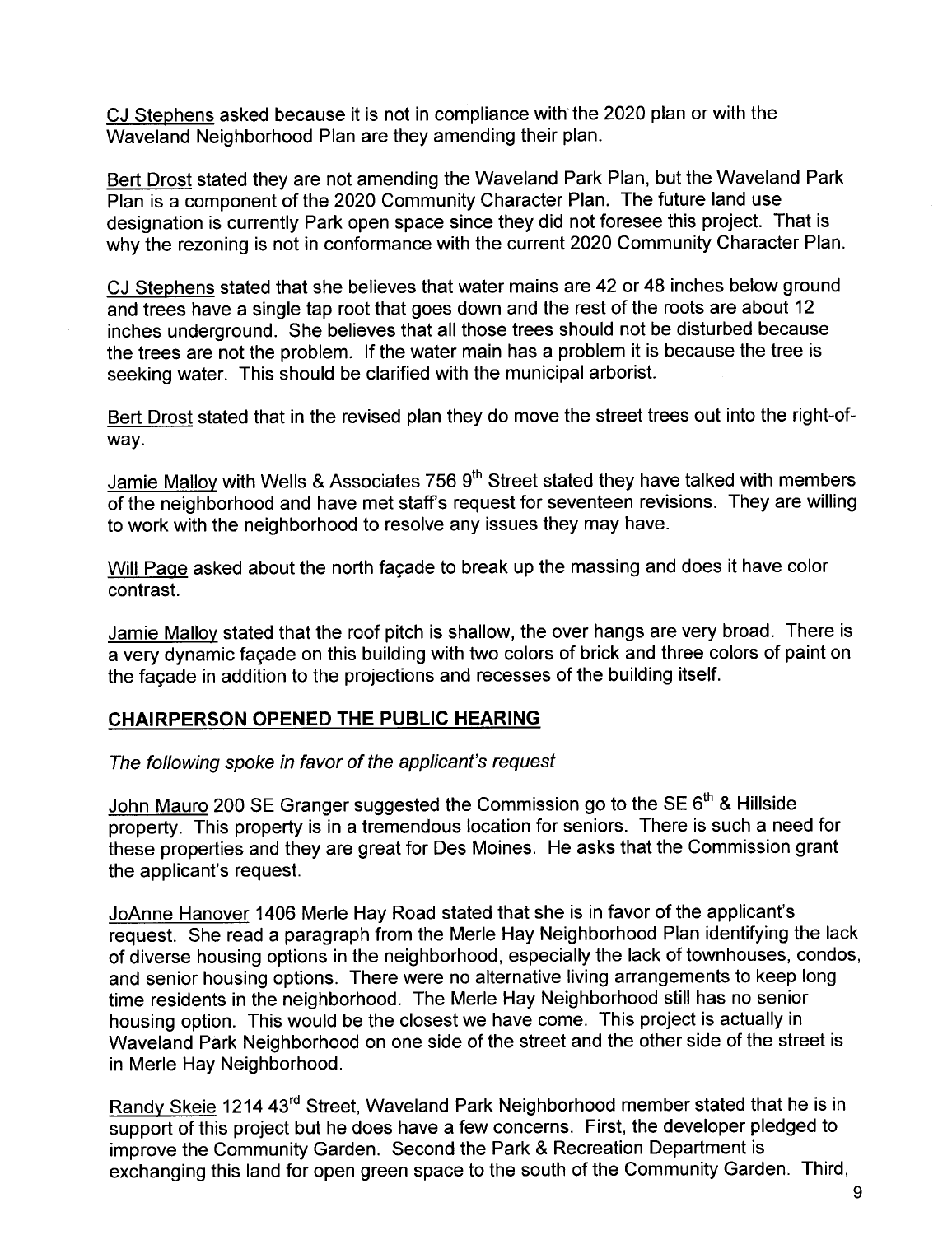during the Park Board meeting Don Tripp made a suggestion that proceeds from the Franklin Field land sale could be used to improve roads at Glendale Cemetery; he wants to make sure that the promises that were made are part of the approval.

Greg Jones asked if he has any expectations.

Randy Skeie stated that he is not sure if he has any specific expectations. Possibly, adding a fence around the garden.

### The following spoke in opposition of the applicant's request

David Huston 4321 University Avenue, Apt 2 stated that Waveland Park is without a park. The project is in a great location, but the green space is important to their neighborhood. His concern is there will be no more green space, open areas, or trails if we keep putting up projects and community gardens.

## Rebuttal

Jamie Malloy stated that they will pave access back to the gardens provide, parking spaces and provide a buffer between the garden and the parking.

John Mauro stated that they are going to make the gardens look good and if they have to put more money back into them they will do that. They are about making the area nice and not just about putting up a building. The biggest issue is how to deal with accessibility to the gardens.

Tim Fitzgerald asked if the Commission can ask the applicant to do something on a different property or are they obligated to vote on the issue at hand and hope that Mr. Mauro in good faith will take care of those other things.

Mike Ludwig stated there is a portion of the Community Garden that is in the PUD boundary. Staff suggests that what they propose on the plan is sufficient for the purposes.

Bert Drost pointed out that the condition of the sale is that during the development plan phase which is the site plan in the PUD district the applicant would be required to work with Parks & Recreation Department.

## CHAIRPERSON CLOSED THE PUBLIC HEARING

Mike Simonson stated as to the use of this property he thinks it is a phenomenal use. There is certainly a need for senior housing. Relative to landscaping in his opinion he is concerned with all those shrubs between the building and the Community Garden. It should be more open. The Community Garden should not appear too isolated just from a safety aspect. He believes landscaping should shield the detention basin located along the street.

Will Page stated he agrees with comments heard about the necessity for senior housing and the Community Garden.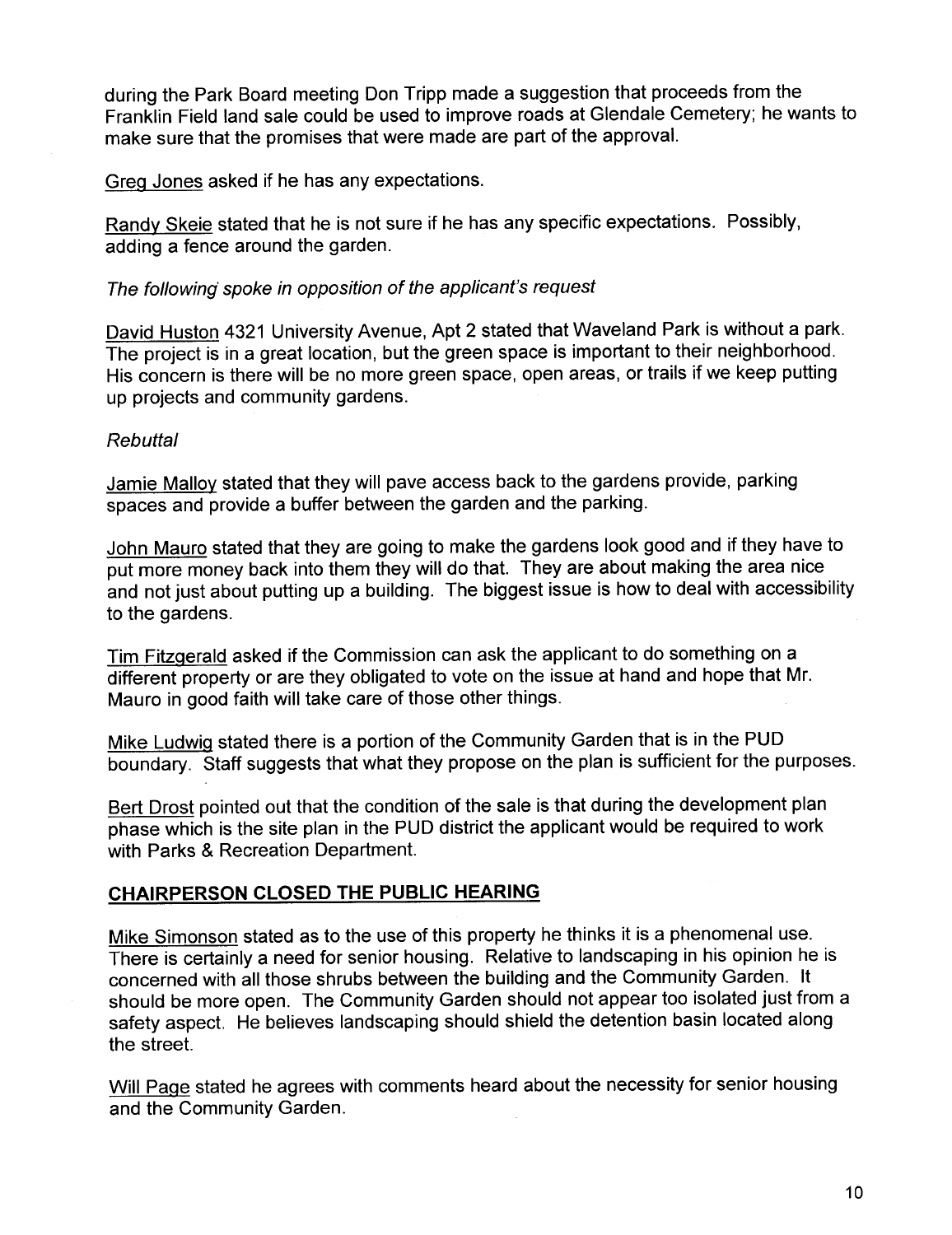JoAnne Coriqliano stated that she believes that the Community Garden will be used by the seniors. Therefore, mitigating the barrier between the senior housing and the garden would not be a bad idea.

Christine Pardee stated the Waveland Park Neighborhood Association Plan specifically designated and called for the Association Board to try to work toward identifying diverse housing stock in the neighborhood and this is the type of housing the neighborhood does not have. Therefore, it is consistent with their plan. Mr. Huston commented that Waveland Park Neighborhood is a neighborhood without a park, which is not correct. Almost 50 % of the neighborhood is open space. Glendale Cemetery is used extensively as a park in absence of having formal signs located around the area telling people where they can recreate. Within two miles of the neighborhood there are seven parks. This is a neighborhood flush with open space and parks and the Waveland Park Neighborhood Association believes this project is a great fit.

CJ Stephens stated the Polk County Master Gardeners have a great example of ADA requirement in a garden at Altoona and the applicant might want to call on them to help with making the gardens accessible.

### COMMISSION ACTION:

John "Jack" Hilmes moved staff recommendation Part A) to find the rezoning not in conformance with the Des Moines' 2020 Community Character Plan future land use designation.

Motion passed 10-0.

John "Jack" Hilmes moved staff recommendation Part B) to amend the Des Moines' 2020 Community Character Plan and the Waveland Park Neighborhood Plan to revise the existing future land use designation from Park/Open Space to High Density Residential; and Part C to approve the requested rezoning from "R1-60" to "PUD".

Motion passed 10-0

John "Jack" Hilmes moved staff recommendation Part D) to approve the submitted PUD Conceptual Plan for Franklin Field Senior Apartments subject to the following revisions:

- 1. Compliance with all administrative review comments of the Conceptual Plan.
- 2. Incorporation of all conditions of the conveyance of the excess park land by the City Council as additional special notes.
- 3. Reference in the PUD Standards narrative that requires compliance with all Tree Protection and Mitigation Ordinances as part of any development.
- 4. Reference in the PUD Standards narrative that requires compliance with all storm water management policies as part of any development.
- 5. Reference in the PUD Standards narrative that any grading of the property is subject to a Development Plan and shall meet all water quality and soil erosion/protection requirements.
- 6. Provision of a discussion in the general development concept narrative of how stormwater management, soil protection, and access to necessary utilities will generally be provided with the proposed development.